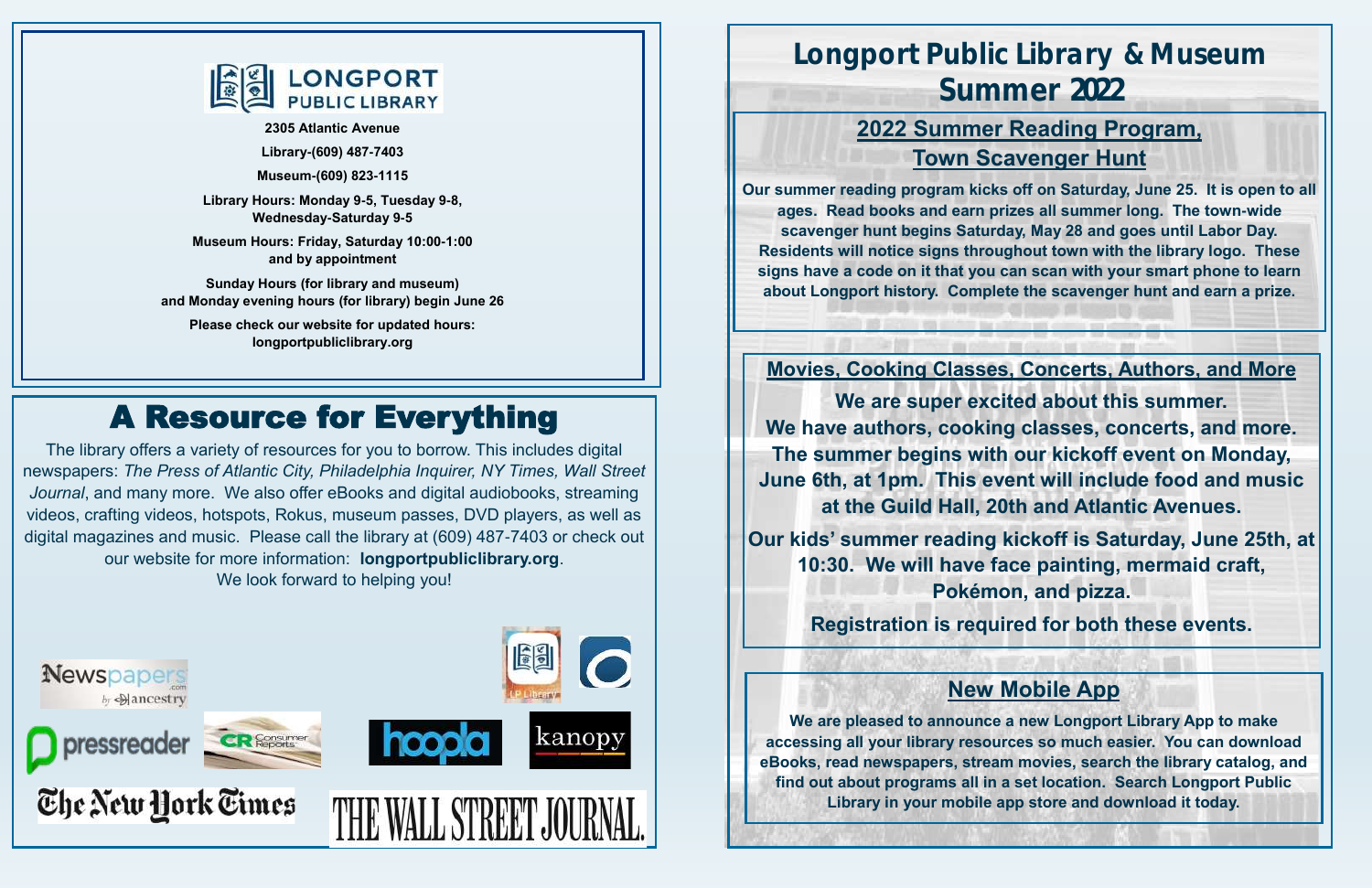# **Family Bingo**

**Tuesday June 7 and June 14, 6:30pm Tuesday July 12, 6:30pm Tuesday August 2, August 9, 6:30pm Monday, August 15 and August 29, 6:30pm**

# **Kids' Programs**

## *Sunday Storytime and Craft* Every Sunday starting June 26th at 10:30am

## **Wednesday Morning Pokémon Club**

Every Wednesday at 11am starting July 6th

Trade cards, play games

# **Special Saturday Family Events**

**6/25 at 10:30am Summer Reading Kickoff Party**

**7/09 Aquarium Visit-10:30am**

**7/23 Pirate Show-10:30am**

**7/30 Magic Show 10:30am**

**8/06-Cape May Zoo Visit at 10:30am**

**8/20-Jugglers at 10:30am** *Please call the library to register for these events.*

# June 2022

| Sun                     | Mon                                               | Tue                          | Wed                       | Thu                        | Fri                                       | Sat                                                 |
|-------------------------|---------------------------------------------------|------------------------------|---------------------------|----------------------------|-------------------------------------------|-----------------------------------------------------|
|                         |                                                   |                              | $19:30$ am Open<br>Gaming | $\overline{2}$             | 3 10am-1pm<br>Museum Hours<br>2pm Lecture | 4 10am-1pm<br>Museum Hours                          |
| 5                       | 6                                                 | 7<br>9:30am Yoga             | 8<br>9:30am Open          | 9:30am Yoga                | 10 10am-1pm                               | 11 10am-1pm                                         |
|                         | 1pm Summer<br>Party                               | 6:30pm Bingo                 | Gaming                    |                            | Museum Hours                              | Museum Hours                                        |
| 12                      | 13 10am<br>Knitting                               | 149:30am<br>7<br>Yoga        | 15 9:30am Open<br>Gaming  | 16 9:30am Yoga             | 17 10am-Adult<br>Craft                    | 18 10am-1pm<br>Museum Hours                         |
| 19                      | 20 1pm Sandy<br>Pages Book Club<br>6:30pm Concert | 21 6:30pm<br>Tuesday Tasting | 22 9:30am Open<br>Gaming  | 23 9:30am Yoga<br>11AM ASL | 24 10am-1pm<br>Museum Hours               | 25 10:30 am-12pm<br>Summer<br>Reading Kickoff Party |
| 26 10:30am<br>Storytime | 27 6:30pm<br>Lecture                              | 28 6:30pm Trivia             | 29 9:30am Open<br>Gaming  | 30 9:30am Yoga             |                                           |                                                     |

| <b>July 2022</b>        |                                                   |                                     |                                   |                                     |                                         |                                         |  |  |
|-------------------------|---------------------------------------------------|-------------------------------------|-----------------------------------|-------------------------------------|-----------------------------------------|-----------------------------------------|--|--|
| Sun                     | Mon                                               | Tue                                 | Wed                               | Thu                                 | Fri                                     | Sat                                     |  |  |
|                         |                                                   |                                     |                                   |                                     | $15:30 \text{pm Muse}$<br>um Open House | $\overline{2}$                          |  |  |
| 3 10:30am<br>Storytime  | 4 Library<br>Closed                               | 5 9:30am Yoga<br>6:30pm Concert     | 6 10am Pokémon<br>& 9:30Gaming    | 7 9:30am Yoga<br>11AM ASL           | 8                                       | $910:30$ am Kids<br>Aquarium Visit      |  |  |
| 10 10:30am<br>Storytime | 11<br>6:30 <sub>pm</sub><br><b>Author Talk</b>    | 12 $6:30 \text{pm}$<br>Bingo        | 13 10am<br>Pokemon<br>9:30 Gaming | 14 9:30am Yoga<br>11AM ASL          | 15                                      | 16                                      |  |  |
| 17 10:30am<br>Storytime | 18 1pm Sandy<br>Pages Book Club<br>6:30pm Concert | 19 6:30pm<br><b>Tuesday Tasting</b> | 20 10am<br>Pokemon<br>9:30 Gaming | 21<br>$9:30$ am<br>Yoga<br>11AM-ASL | 22 10am Adult<br>Craft                  | 23 10am Tail-<br>wise Kids Pro-<br>gram |  |  |
| 24 10:30am<br>Storytime | 25<br>6:30pm Author                               | 26 6:30pm Trivia                    | 27 10am<br>Pokemon<br>9:30 Gaming | 28<br>11AM ASL                      | 29                                      | 30 10am Kids<br>Magic Show              |  |  |
| 31 10:30am<br>Storytime |                                                   |                                     |                                   |                                     |                                         |                                         |  |  |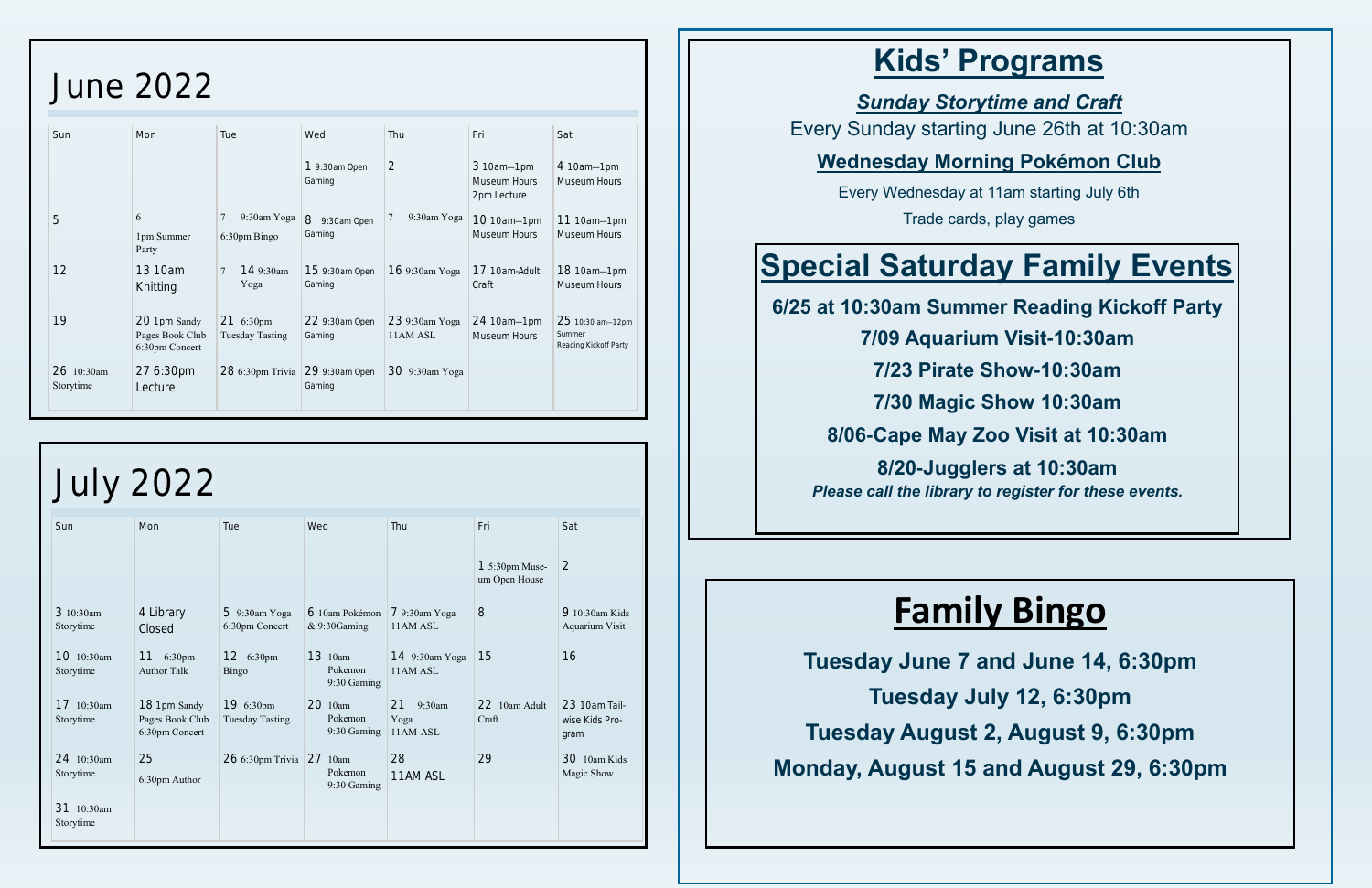### **Author Series**

(All events at 6:00pm at the gazebo behind Borough Hall unless noted. Registration required)

Thursday, May 19, at 2pm in library Author Molly Golubcow

Monday, July 11 (Rain Date July 12) Author Fiona Davis

Monday, July 25 (Rain Date July 26) Author Paula McLain

> Monday, August 16 Author Laurie Zaleskie

## **Music Series**

(All events at 6:30pm at the gazebo behind Borough Hall. In the event of rain, event will be held inside.)

Registration Required

Monday, May 23—Atlantic Brass Band

Monday, June 20—Black Magic Swing Band

Tuesday, July 5-Fabulous Silver Wings **Band** Monday, July 18--Mel & Tony

Monday, August 1–-Tommy Allen Band Monday, August 22—MOVE!

## **Adult Programs**

*(Registration is required for all events.)*

**Summer Kick off Celebration:** Monday June 6, at 1pm **Longport Needlers Knitting Group:** Mondays at 10am **Sign Language:** Thursdays from 11-12:30 (June 23-August 11) **Lecture: Creating a Certified Wildlife Habitat:** Friday, June 3, at 2pm **Lecture: The Daughters of Yalta:** Monday, June 27, at 6:30pm **Trivia:** Tuesdays at 6:30pm-May 31, June 28, July 26, August 8, August 30 **Adult Craft:** Tuesday, May 17 at 1pm, Friday at 10am- June 17, July 22, August 12 **Tuesday Tasting at 6:30pm at Guild Hall:** May 17, June 21, July 19, August 23 **Sandy Pages Book Club:** Mondays at 1pm: May 16, June 20, July 18, August 15 **Yoga:** Tuesday and Thursday at 9:30am starting June 07-September 8

# August 2022

| Sun                          | <b>Mon</b>                        | Tue                             | Wed                                   | Thu                      | Fri                    | Sat                         |
|------------------------------|-----------------------------------|---------------------------------|---------------------------------------|--------------------------|------------------------|-----------------------------|
|                              | 1<br>6:30pm Concert               | $29:30$ am Yoga<br>6:30pm Bingo | 3<br>10am Poké-<br>mon<br>9:30 Gaming | 4 9:30 Yoga<br>11AM ASL  | 5                      | 6<br>$10:30$ Zoo<br>Program |
| $7\;10:30$ am Sto-<br>rytime | $8.6:30$ pm Trivia                | 9<br>6:30pm<br>Tuesday Tasting  | 10<br>10am<br>Pokemon<br>9:30 Gaming  | 11 9:30 Yoga<br>11AM ASL | 12 10am Adult<br>Craft | 13                          |
| 14 10:30am<br>Storytime      | $156:30 \text{pm Bingo}$          | 6pm Author<br>16<br>Talk        | 17<br>10am<br>Pokemon<br>9:30 Gaming  | 18 9:30 Yoga             | 19                     | 20 10:30<br>Juggler Progran |
| 21<br>10:30am<br>Storytime   | 22<br>6:30pm<br>Concert           | 23 6:30pm Tues-<br>day Tasting  | 24 10am<br>Pokemon<br>9:30 Gaming     | 25 9:30 Yoga             | 26                     | 27                          |
| 28<br>10:30am<br>Storytime   | 29<br>6:30 <sub>pm</sub><br>Bingo | 30 6:30pm<br>Trivia             | 31<br>10am<br>Pokemon<br>9:30 Gaming  |                          |                        |                             |

# September 2022

| Sun                        | Mon                               | Tue                              | Wed                                 | Thu               | Fri                         | Sat                         |
|----------------------------|-----------------------------------|----------------------------------|-------------------------------------|-------------------|-----------------------------|-----------------------------|
|                            |                                   |                                  |                                     | 19:30Yoga         | 2 10am-1pm<br>Museum Hours  | 3 10am-1pm<br>Museum Hours  |
| $4\;10:30$ am<br>Storytime | 5 Library<br>Closed               | 6<br>6:30pm Bingo                | 9:30am Open<br>$\sqrt{2}$<br>Gaming | $8\,9:30$ am Yoga | 9 10am-1pm<br>Museum Hours  | 10 10am-1pm<br>Museum Hours |
| 11                         | 12                                | 13 9:30am Yoga<br>6:30pm Concert | $14$ 9:30am<br><b>Open Gaming</b>   | $15$ 9:30am Yoga  | 16 10am-1pm<br>Museum Hours | 17 10am-1pm<br>Museum Hours |
| 18                         | $19$ 1pm Sandy<br>Pages Book Club | 20 6:30pm Tues-<br>day Tasting   | $21$ 9:30am<br><b>Open Gaming</b>   | $22$ 9:30am Yoga  | 23 10am-1pm<br>Museum Hours | 24 10am-1pm<br>Museum Hours |
| 25                         | 26                                | 27 6:30pm<br>Trivia              | 28 9:30am<br><b>Open Gaming</b>     | 29 9:30am Yoga    | 30 10am-1pm<br>Museum Hours |                             |